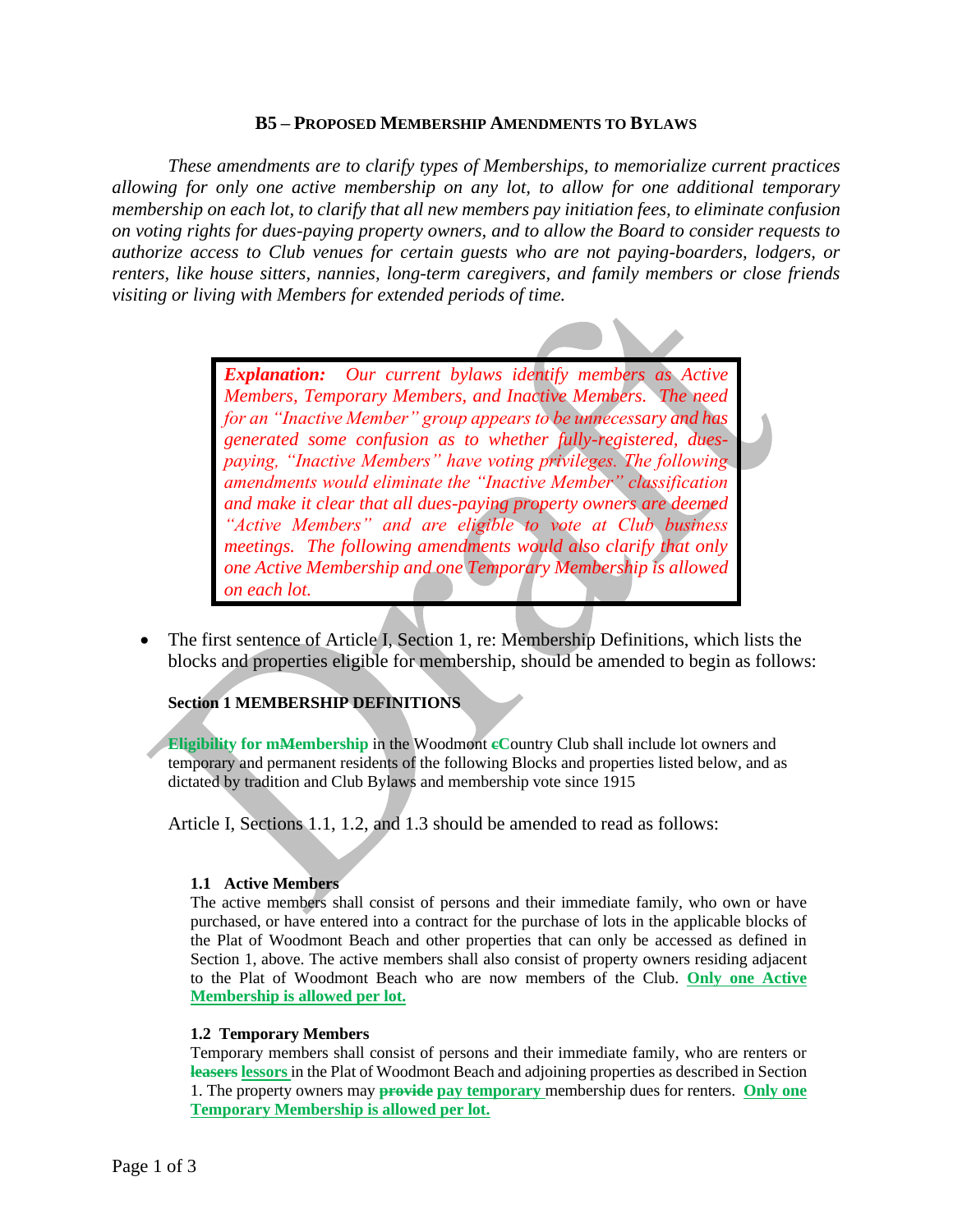#### **1.3 Inactive Members**

Inactive members shall consist of non-resident property owners in the blocks listed above, who are renting or leasing their property and choose not to be a participant in the Club activities. Their dues payment shall provide for their membership as well as for the temporary membership of their renter after their renter has applied for temporary membership and meets all the Club requirements. **[\*Secretary's Note: Upon adoption of this amendment, all other references to Inactive Members shall be stricken and grammatical changes shall be made by the Secretary to reflect the effect of this amendment, including without limitation Article I, Sec. 4.1, and Article II, Sec. 1.2].**

*Explanation: Current bylaws make it significantly cheaper and easier for a renter to become a member of the club, with no initiation fee, than for new homeowners, who are required to pay an initiation fee. This amendment will require payment of initiation fees by both groups of members, owners (Active Members) and renters (who can join as Temporary Members). To eliminate this inequity between the types of Members, Article I, Sections 3 and 4 should be amended to read as follows:*

## **3.1 Initiation Fee**

The initiation fee**s** for Active **and Temporary M**embers shall be the rate established by a two-thirds majority vote of the members**hip present** at a business meeting. **No initiation is required for temporary members. The Club may establish different fees for Active and Temporary Members.**

# **3.2 Dues**

Dues for all members shall be the rate established by a two-thirds majority vote of the member**ship present** at a business meeting. Dues shall be payable on the first day of April and delinquent June 1 **of the same year.** Dues will be prorated for new members from date of application to June 1. Persons 65 years or **more older** may pay a reduced rate as established by a two-thirds majority vote of the member**ship present** at a business meeting.

## **3.3 Special Assessments**

Special assessments shall be an allowable means of providing funds for specific projects or for payments of legal indebtedness. Special assessments shall be recommended by the Board of Trustees to the members and shall be approved by a two-thirds majority vote of the member**ship present** at a business meeting.

### Section 4 TERMINATION **of MEMBERSHIP**

### **4.1 Termination of Active and Inactive Membership**

An active membership **or inactive membership** shall be terminated upon the sale of property owned within the established Woodmont Country Club boundaries or after upon written